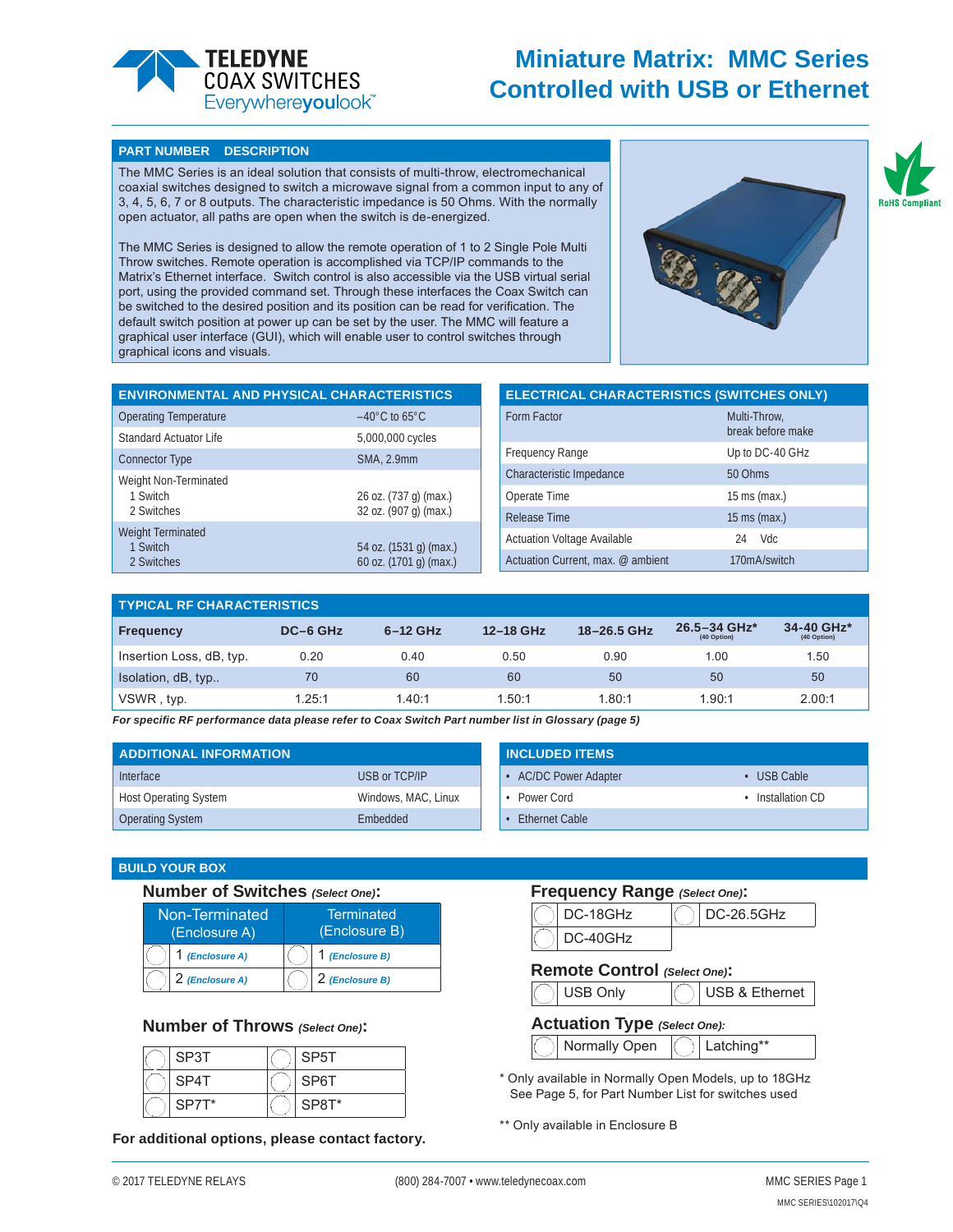

## **MECHANICAL OUTLINE FOR ENCLUSRE A**

**Enclosure A: UP TO 2 NON-TERMINATED SPMT SWITCHES Max. Length with Switches= 7.75 (196.85)**



## **BLOCK DIAGRAM EXAMPLE**

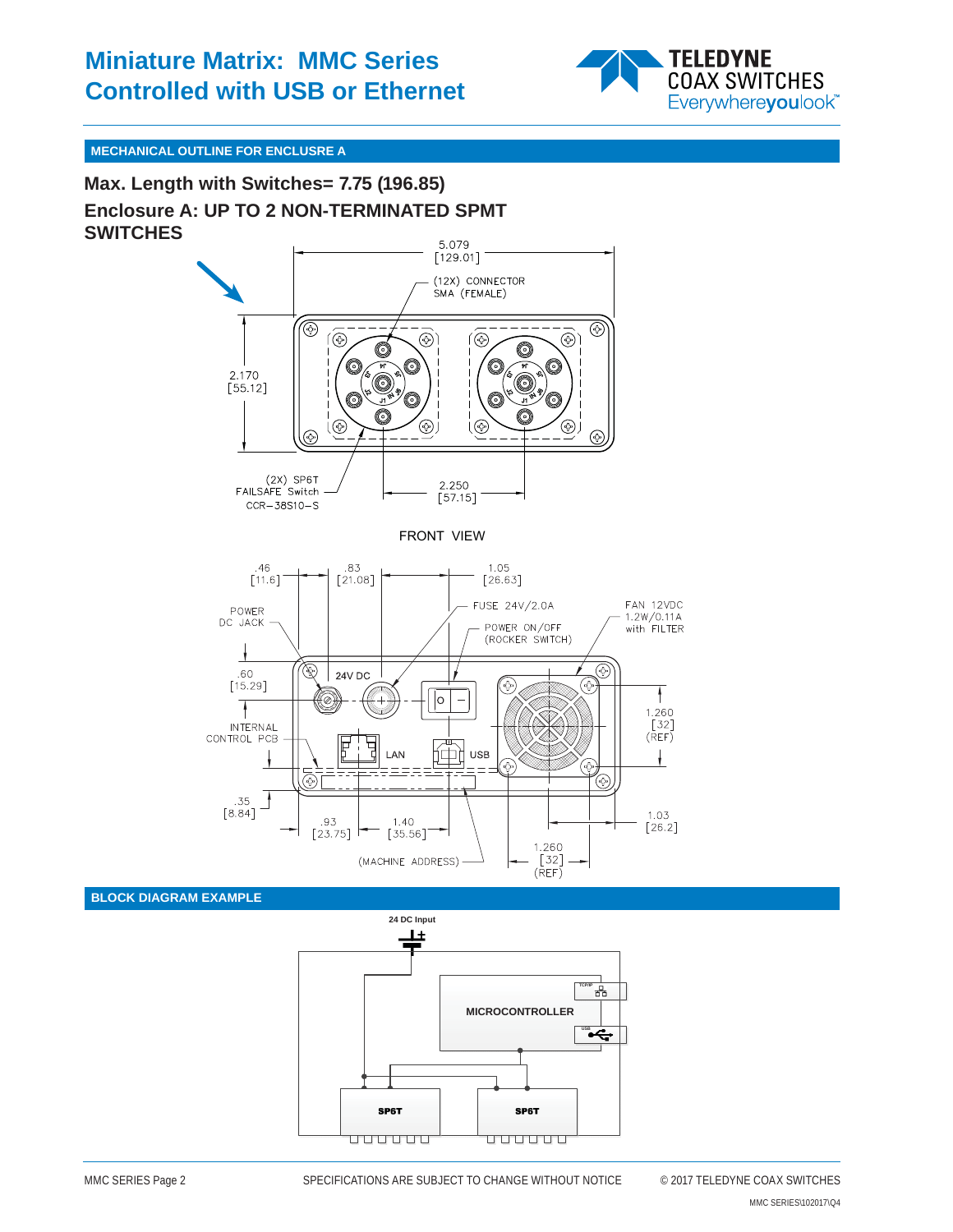

# **Miniature Matrix: MMC Series Controlled with USB or Ethernet**

## **MECHANICAL OUTLINE FOR ENCLUSRE B**





SIDE VIEW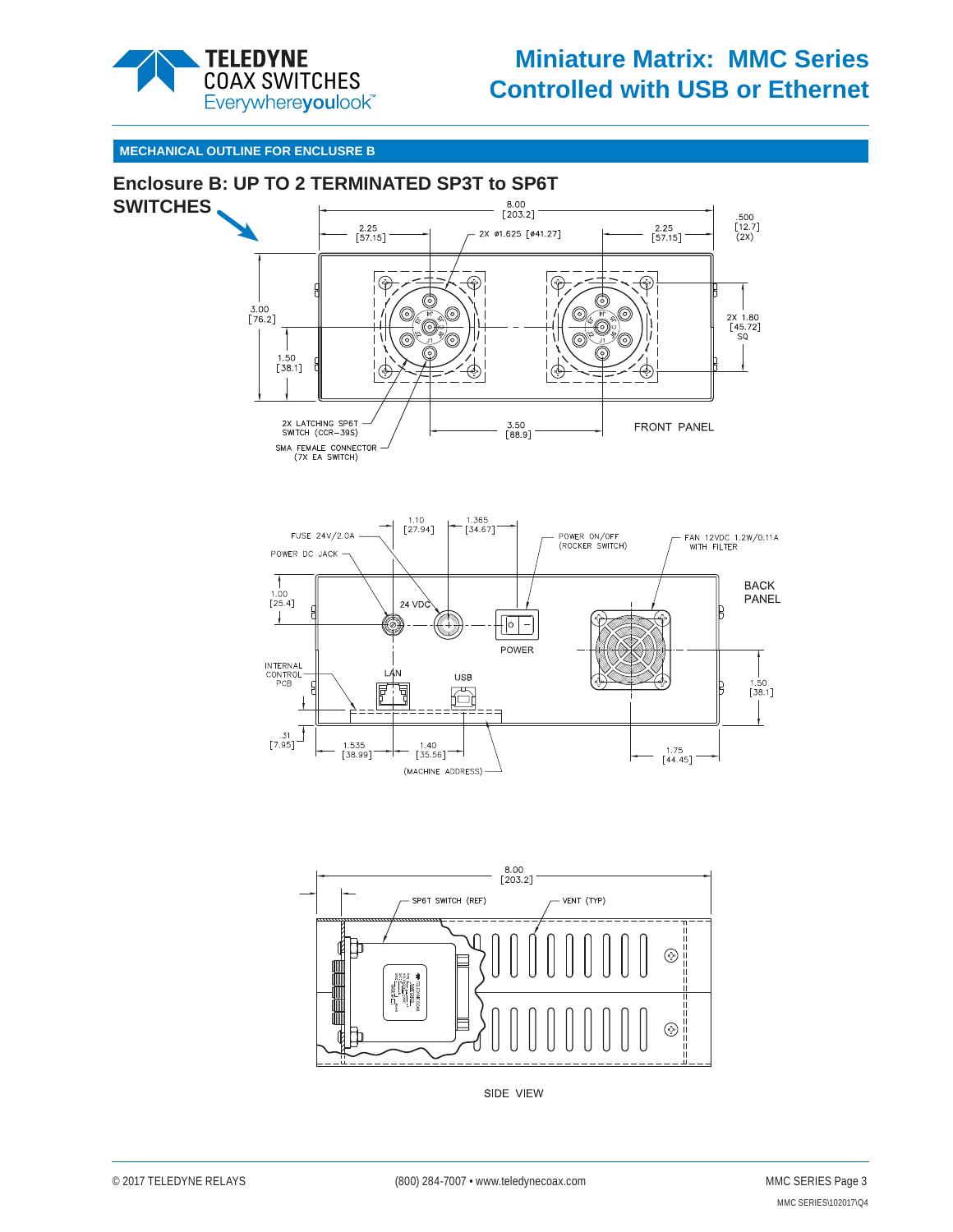## **Miniature Matrix: MMC Series Controlled with USB or Ethernet**



## **MECHANICAL OUTLINE FOR ENCLUSRE B**